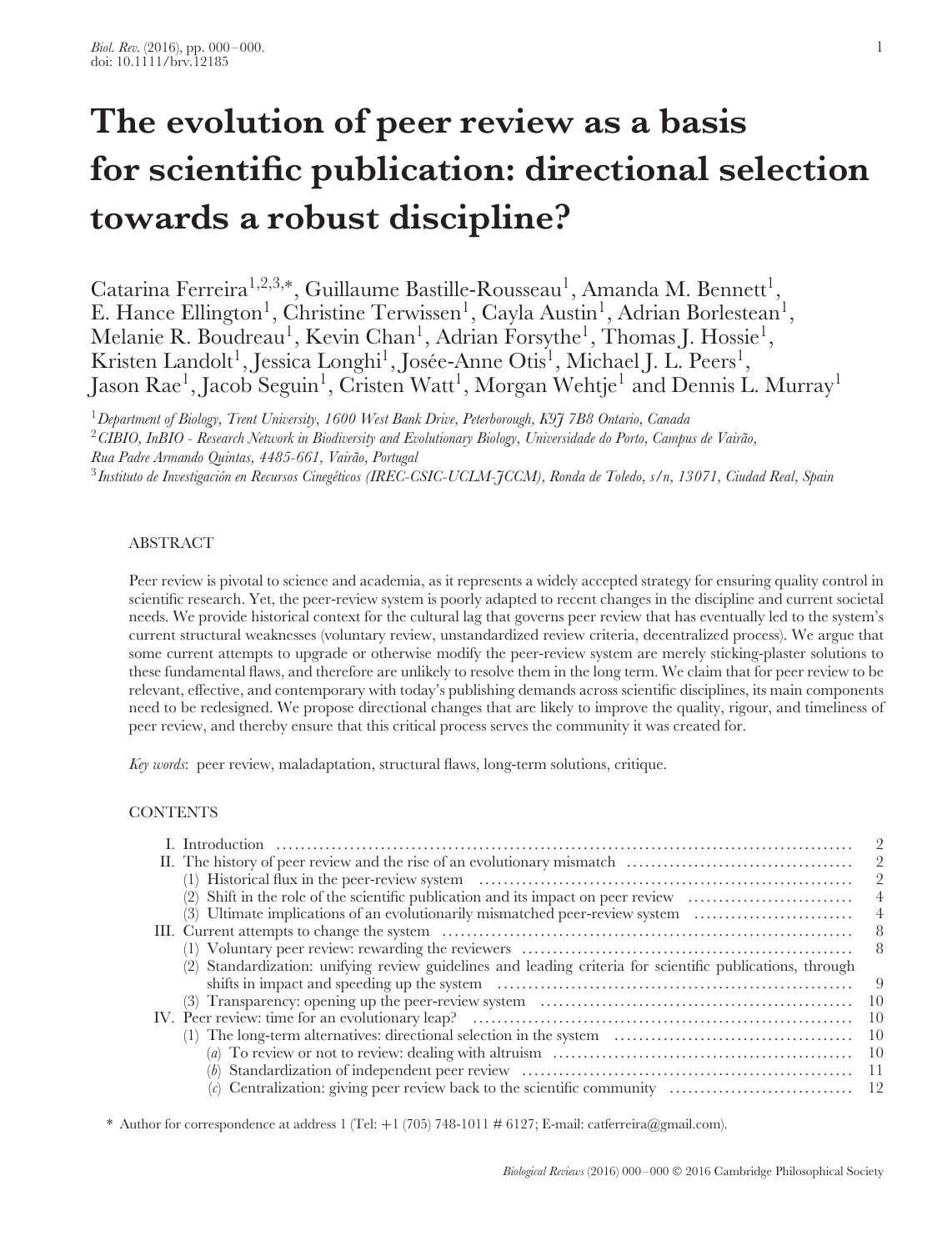# **I. INTRODUCTION**

Peer review is the process by which scientific work is gauged, consisting essentially of the assessment of manuscripts submitted for publication in a scientific journal by an independent body of qualified reviewers (i.e. peers). Herein we use 'peer-review system' (or 'peer-review process') to refer specifically to the implementation of manuscript review by the scientific community and publishers, to evaluate its scientific merit and suitability for publication. Therefore, the peer-review process is by design a procedure for distinguishing rigorous science; however, the process itself has received severe criticism following the systematic exposure of several deficiencies. For example, recent cases of scientific fraud leading to an increase in the number of retractions across fields of expertise (e.g. Grieneisen & Zhang, 2012; Tanimoto, Kami & Shibuya, 2014), in concert with the mounting difficulty in securing reviewers and obtaining high-quality reviews highlights the vulnerabilities of the peer-review system and the urgent need to address them (e.g. Relman & Angell, 1989; Siegelman, 1991; Feurer *et al.,* 1994; Aarssen & Lortie, 2009; Hochberg, 2010; Lortie, 2012).

Since its inception in the 1600s, central features of the peer-review process, such as its voluntary basis for reviewer participation, lack of tangible credit for service, its subjective nature, and reliance upon the integrity and objectivity of researchers, have remained largely unchanged (or have experienced only minor changes). This stasis in the system is notwithstanding substantial change in the academic environment and publication process during that time (Fig. 1), resulting in a considerable disconnect consistent with others observed in fields that have recently experienced rapid technological growth. For example, recent advances in medical technology (e.g. *in vitro* fertilization, stem cell technology, and gene therapy) have not met with commensurate changes in non-material culture like policy and legislation due to the injection of ethics and morality into the debate, slowing the pace of adoption and implementation of those new technologies (e.g. Marshall, 1999). Addressing such cultural lags is critical because failure to develop a consensus on how best to implement new technologies can lead to delays in their broader adoption, and thereby foster periods of stasis in cultural evolution. We suggest that the peer-review process is currently governed by a cultural lag, whereby a disconnect has arisen between the state of the science and publication technology *versus* the peer-review process itself. Ultimately, a largely static peer-review system remains the primary means of quality control for scientific knowledge, to which no fundamental, reasonable alternatives have been so far established (Smith, 2006), compromising societal

goals in the effective validation of scientific discovery (Van Noorden, 2014).

The numerous shortcomings of the peer-review system have triggered passionate debate within the academic community about ways to improve it (e.g. Ware, 2008; Lortie, 2011; Nosek & Bar-Anan, 2012). Unfortunately, these proposed changes have not been critically evaluated, not received widespread adoption, or else have been slow to implement. Moreover, these potential remedies tend to address singular problems of the system and thereby lack a comprehensive approach that could help implement broad change (but see e.g. Allesina, 2012). Yet, the search for holistic solutions that mitigate the system's weaknesses is not productive without first critically assessing the peer-review process in the context of the current scientific climate and societal needs. Such a critical assessment will also ensure that all reasonable opportunities to improve peer-review efficiency, efficacy, and currency receive proper consideration (e.g. Baxt *et al.,* 1998).

Herein we revisit the history of the peer-review process and illustrate the resistance to change from its main structural features relative to changes in the scientific and publishing environment. We identify current attempts to improve the system and argue that these are unlikely to resolve longstanding structural weaknesses. We argue that large, multidirectional changes are likely required to discover new regions of the 'peer-review landscape' (*sensu* Wright, 1932) with higher peaks corresponding to greater efficiency, efficacy, and quality control in the peer-review process. We then propose future directions that we believe will allow the system to correct the mismatch and evolve to meet current scientific publishing and societal demands. Thus, the ultimate objective is to prompt discussion, debate, and developments that will reduce the lag time currently facing evolution of the peer-review process. Throughout, we focus our synthesis on the fields of ecology and evolutionary biology as being candidates for peer-review reform, with the understanding that the need for changes is ubiquitous and that our findings can apply broadly to the majority of scientific disciplines.

#### **II. THE HISTORY OF PEER REVIEW AND THE RISE OF AN EVOLUTIONARY MISMATCH**

#### **(1) Historical flux in the peer-review system**

The history of the peer-review system is well described (see e.g. Burnham, 1990; Kronick, 1990; Rennie, 1999; Biagioli, 2002). During the mid to late 1600s, western science was centralized around a few societies that had royal permission to publish scientific findings (Kronick, 1990; Biagioli, 2002;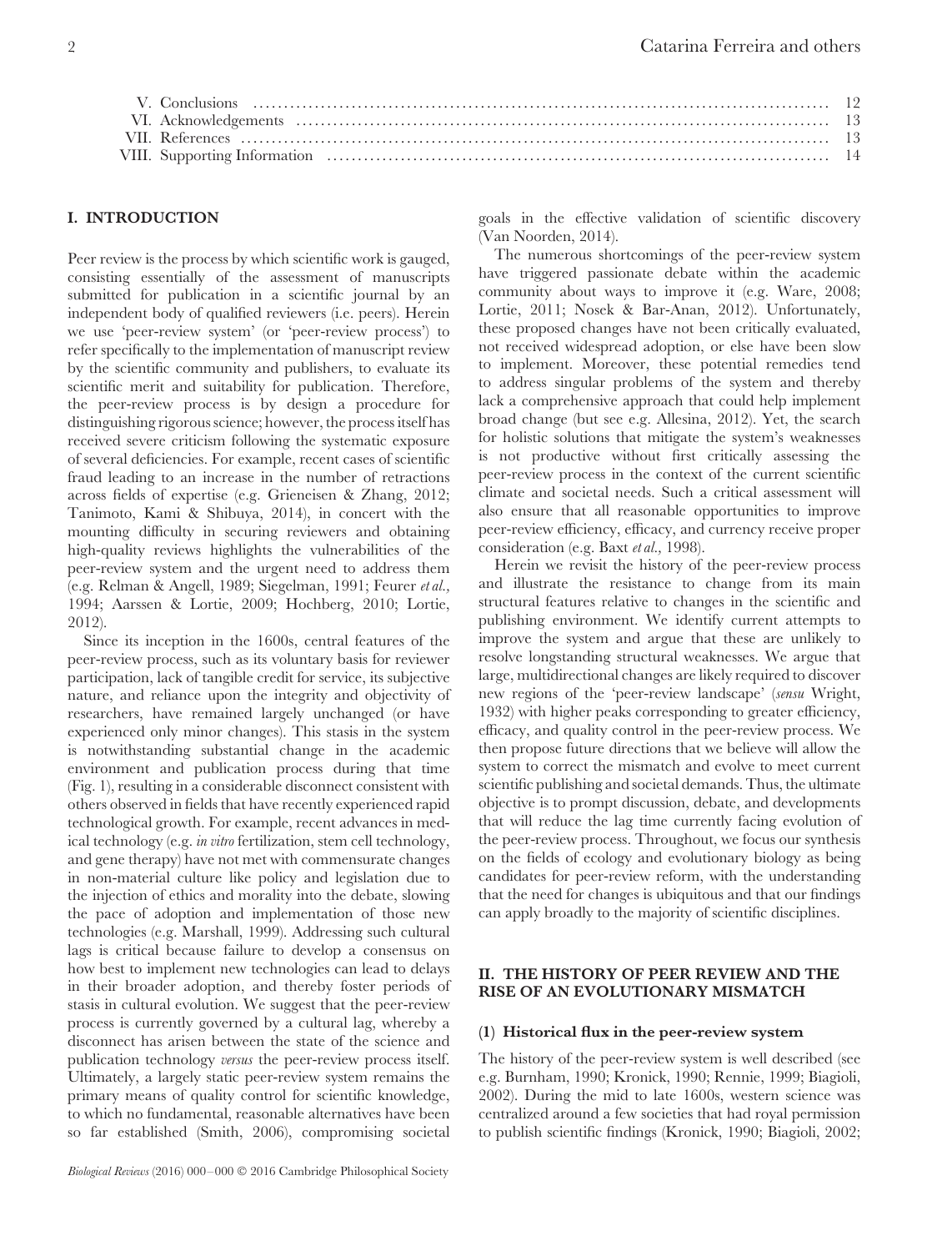

**Fig. 1.** Schematic representation of the mismatches between the peer-review system and the academic and publishing environment. We highlight key selective pressures (weights) that acted on the system over time. The shift in the number of journals publishing in ecology and evolutionary biology from 1650 to 2014 exemplifies the proliferation of scientific journals and represents an additional selective pressure. The total number of new journals in each year is presented as grey bars (right axis) and cumulative number of journals is shown as a black line (left axis). The bottom of the figure summarizes key changes in the academic and publishing environment and corresponding limited changes to the peer-review system.

Spier, 2002). The progenitor of the modern review system developed as a voluntary process within these societies, composed of a small body of scientists (editors and society members) who determined internally a manuscript's scientific quality and censored any danger to the crown (Kronick, 1990; Biagioli, 2002; Spier, 2002; Fig. 1). Since those early days the number of scientists and fields of active research have grown dramatically (Burnham, 1990; Gascoigne, 1992) and this trend of expansion is maintained to the present time (e.g. Cyranoski *et al.,* 2011).

A parallel expansion, diversification, and specialization of scientific journals has also governed scientific publishing. Since the mid-1800s, journals have not been the sole purview of established royal scientific societies, but instead became linked to professional societies,

specialized fields, or were independently published (Biagioli, 2002). To illustrate this change, we searched for journals publishing in ecology and evolutionary biology using *Web of Science*, JSTOR, BioOne, Springer Publishing, Wiley-Blackwell, and Elsevier B.V. When possible, we used available ecology and evolution categories (e.g. browsing Elsevier's 'Ecology and Conservation' subcategory). If not available, we conducted key word searches using 'ecolog\*' and 'evolution\*'. We found a total of 797 journals with start years ranging from 1797 to 2014, with an estimated annual increase in the number of ecology and evolutionary biology journals averaging  $2.0 \pm 0.9\%$  (mean  $\pm$  S.D.) per year, between 1960 and today (Fig. 1).

The increase in the number of scientific journals inevitably augmented the amount of publication space available, which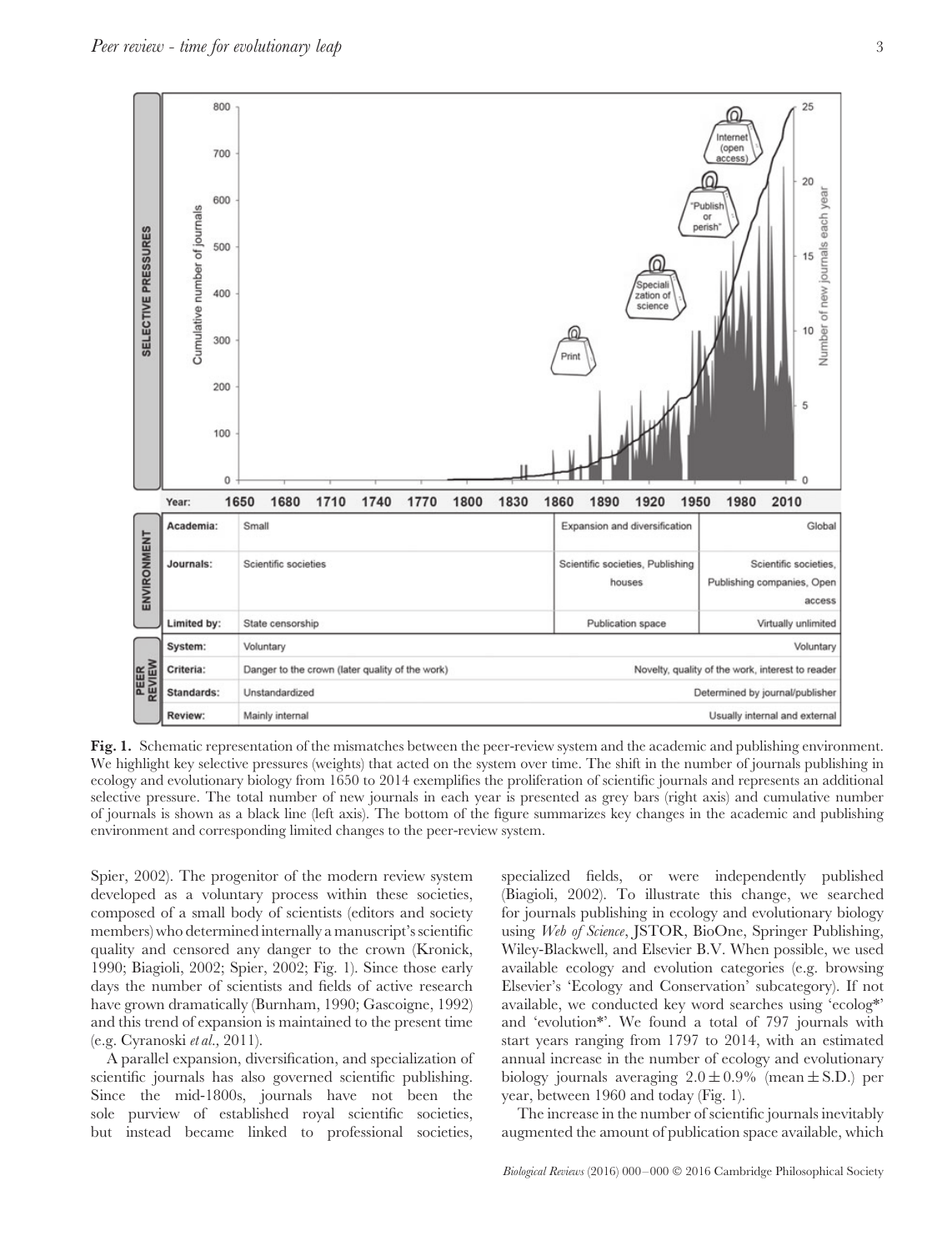was further facilitated by the advent of new technologies, such as the invention of the linotype machine in the mid-1880s. This increase in available publication space and need to fill pages with scientific output became so great that journal editors often would relax the review system and acceptance guidelines, allowing manuscripts to be more easily published (Rennie, 1999). By the mid-1900s, the ratio of number of submissions to publication space seemed to stabilize gradually, however, after World War II, scientific output rapidly increased yet again, leading to submissions outpacing available publication space (Spier, 2002). Concomitantly, the now common practice of a two-tiered review system (internal review followed by external peer review) was first used in the late 1800s but did not become ubiquitous until the 1970s (Benos *et al.,* 2007).

#### **(2) Shift in the role of the scientific publication and its impact on peer review**

The political and economic climate post-World War II, coupled with an increasing number of scientists conducting and seeking to publish research, led science and scientific funding to become increasingly competitive (de Solla Price, 1986; Kronick, 1990). The emphasis on quantitative metrics of scientific output (i.e. number of publications, number of citations) in determining the quality of an individual scientist increased (Rennie, 1999), eventually playing a strong role in hiring and funding decisions such that the publication itself has now assumed an economic role that goes well beyond that of simply communicating science. This role has helped promote the 'publish or perish' mindset, which is now a driving force underlying scientific careers, and a strong predictor of future professional success (Van Dijk, Manor & Carey, 2014).

Journals themselves have not been immune to the economic influence on science. Given that consumers still rely heavily on metrics like the Impact Factor when deciding to which journals they should subscribe (i.e. purchase; Adam, 2002), journals may seek to publish the most novel and interesting papers which may receive more rapid citation. Therefore, this economic incentive is likely to drive many journals to encourage manuscript evaluation on the basis of novelty, importance, and reader interest, in addition to true scientific quality. This, coupled with the concept of open access, has given rise to so-called 'predatory journals' that exploit this system by charging high publication fees while not providing paid-for editorial, publishing, or archiving services, and by either poorly conducting or entirely neglecting peer review (Bohannon, 2013; Butler, 2013). Predatory journals are fast becoming a major issue in scientific publishing: thousands of journals are considered predatory and it is estimated that 5–10% of all open access articles are published by predatory journals (Butler, 2013).

The importance of publication as an economic unit has also promoted several alarming practices in academic publishing. Scientists are increasingly publishing by piecemeal: partitioning comprehensive, coherent research formerly published as a single paper into multiple smaller publications that increase an individual's perceived level of productivity. However, this increased quantity of manuscripts undoubtedly taxes the review system while having little impact on the overall merit and quality of scientific output (Nature Editorial, 2005; Martin, 2013). Additionally, the continued reliance on voluntary peer review creates a system in which altruistic players (i.e. volunteer reviewers) are potentially decreasing their academic success (i.e. fitness) by spending time reviewing others' manuscripts rather than writing their own research results. Finally, an increase in the amount of submissions has put undue pressure on the review process (e.g. Riisgård, 2003; Akst, 2010), while concurrently scientists are increasingly reluctant to devote time to peer review since publication volume, particularly in high-impact journals, is the benchmark used for receiving grants, and therefore demands priority.

If scientists have an economic incentive to publish science by piecemeal and engage in scientific fraud, and if journals have an economic incentive to publish manuscripts with a cursory peer (or editorial) review, then there is a strong potential for the publication of pseudo-science (Goldacre, 2008; Bohannon, 2013). Not surprisingly, the ease with which the review system can be abused or misused has resulted in an increase in retraction rates (e.g. the number of articles retracted per year increased by a factor of 11.36 from 2001 to 2010, after accounting for repeat offenders and increase in publication volume; Grieneisen & Zhang, 2012) due to combinations of scientific misconduct (e.g. Fanelli, 2009; Ferguson, Marcus & Oransky, 2014; Tanimoto *et al.,* 2014), and questionable data or interpretations, which often go unnoticed during the traditional review system (Vogel, Proffitt & Stone, 2004; Odling-Smee *et al.,* 2007). For example, the recent case of fraudulent reviews in the *Journal of Vibration and Control* (JVC), conducted by the author of the manuscripts himself, by using fabricated identities and template reviews, led to the retraction of 60 scholarly papers and clearly highlights the vulnerability of our current peer-review system (http://www.uk.sagepub.com/aboutus/press/2014/ jul/7.htm). In their press release, JVC (and its publisher, SAGE) stated that they are committed to introducing new measures to reinforce the peer-review process, but what those measures might be remains unclear.

## **(3) Ultimate implications of an evolutionarily mismatched peer-review system**

The peer-review system was first developed when academia was small and sought mainly to improve the quality of a scientific work through debate. However, faced with a growing number of venues for publication, a contemporary peer-review system has to address several societal needs, namely: scientific rigour, transparency and consistency in the review process, timely completion of reviews, and accountability of reviewers. In a preliminary attempt to assess how the current peer-review system performs and whether it successfully meets the aforementioned societal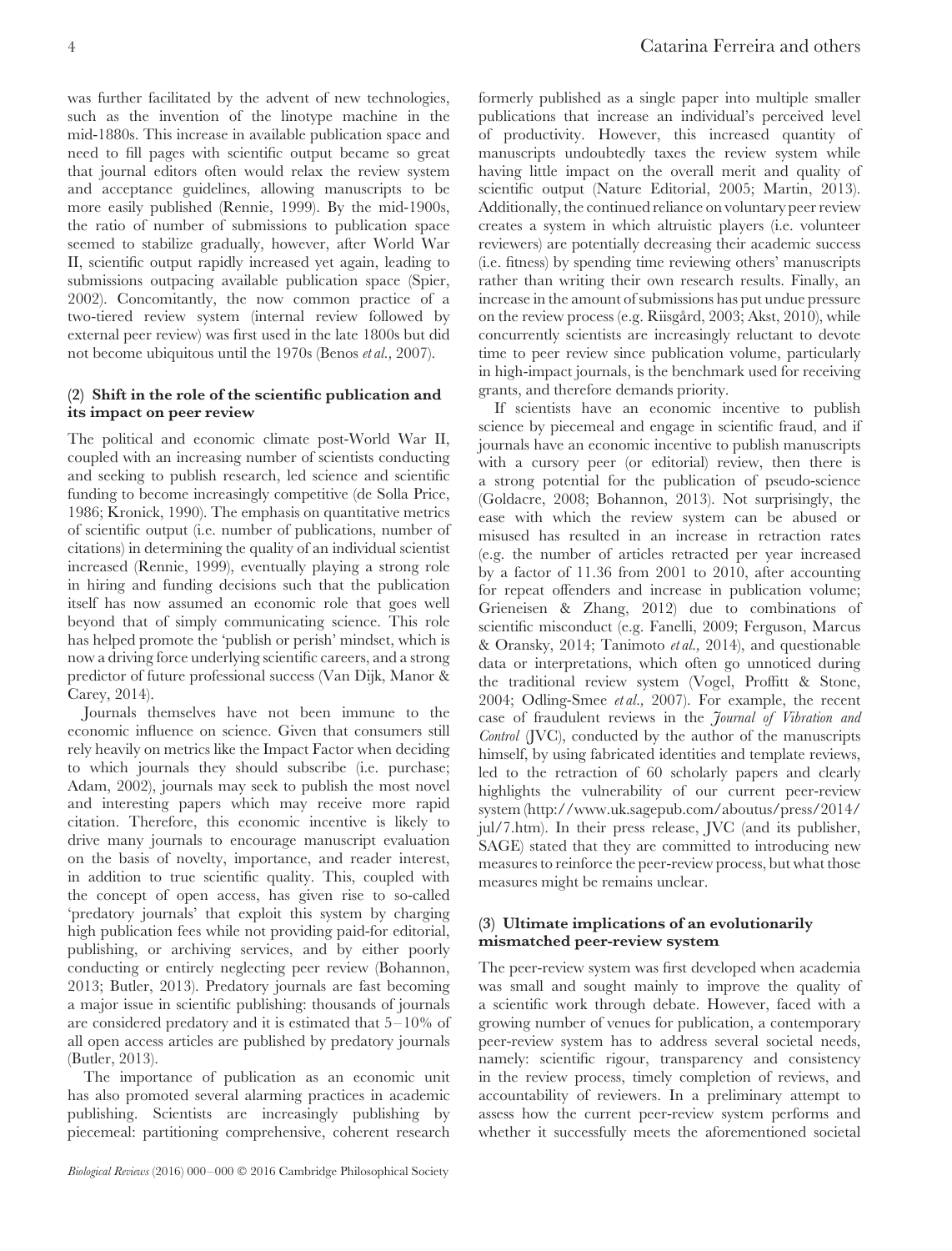needs, we contacted the top journals in ecology  $(N = 20)$ and evolutionary biology  $(N=20)$  [as listed by Google Scholar Metrics (scholar.google.ca)] for details regarding their peer-review process between March and April 2014. We looked both online for details and contacted the journals directly *via* email (see online Appendix S1 for list of questions). We removed the journal *Annual Review of Ecology, Evolution and Systematics* from our analysis because publication therein is by invitation only and consists exclusively of reviews that do not undergo a typical peer review. Since this journal appears in the top 20 list for both ecology and evolutionary biology, we ultimately included 38 journals in our analysis (Table 1). Out of the 38 journals examined, 16 replied to our request to provide information, and additional data were obtained directly from the websites of eight additional journals (total  $\mathcal{N} = 25$ ). Of the 25 journals, 22 (88%) were sister publications sharing the same review guidelines (e.g. *Ecology*, *Ecological Applications*, and *Ecological Monographs*: available online at http://esapubs.org/esapubs/reviewers.htm). In addition, multiple journals were published by a single publisher (Springer) that provides detailed and singular instructions for its peer-review system online through the Springer Peer Review Academy (http://www.springer.com/authors/journal+authors/ peer-review-academy?SGWID=0-1741413-0-0-0). Across our sample of journals, we found 15 unique peer-review guidelines on which to base our comparison. The majority of journals we contacted published both a print and online version (89.5%), no journal published exclusively in print, and the remaining 10.5% published exclusively online. Twelve journals reported their submission and rejection rates, which ranged from 164 to 1400 submissions per year  $(\text{mean} = 670, \text{ median} = 675), \text{ and } 21-85\%$  (mean = 62%,  $median = 71\%$  rejection rates (including submissions that were rejected without review; Table 1). Mean of the 'mean time to first decision' (assuming the manuscript passed the internal screening system) was  $49 \text{ days}$  (median  $= 41$ ), although the range was 18–90 days and multiple editors commented that extensions could be made to reviewers upon request. Occasionally, timeframes could be much longer depending on the reliability and consistency of the reviewers. Most journals send manuscripts out to at least two external reviewers, chosen by the expertise of the Handling or Associate Editor, from an internal database of reviewers or from recommendations by the authors (although editors are unlikely to choose both reviewers from these recommendations; Table 1). On occasion, a third reviewer is requested, usually if the two reviews are polarized or if the Handling Editor is unsatisfied with their quality. The final decision is made by a Handling or Associate Editor, and usually one of the following decisions are made: rejection, rejection with invitation to resubmit, major revisions required, minor revisions required, or outright acceptance.

Standards for peer review are currently determined by individual journals showing no consistent format among them, as illustrated by our own survey of ecology and evolutionary biology journals (Table 1). The majority of the journals in our survey do not provide online guidelines for how reviewers should undertake manuscript peer review (*N* = 22, 58%), although some journals do provide either forms  $(N = 2)$ or general guidelines  $(N = 7)$  to reviewers after their acceptance to review a given manuscript (Table 1). Additionally, of the 15 journals for which we could obtain unique information about peer-review guidelines (see 'Review format' column in Table 1), 5 journals (33%) provide forms to reviewers with specific targets for manuscript peer review, whereas the majority provide general instructions  $(N = 8, 53\%)$  or none at all  $(N = 2, 13\%;$  Table 1). All reviewer guidelines allowed reviewers to make detailed comments to both the authors and the editors (confidentially). Most journals allowed reviewers to either remain anonymous or sign their reviews, with only one expressly stating that all reviews were double-blind.

Moreover, any attempt to define common standards for peer review that serve its main purpose of ensuring that only good science is published, is further complicated as the criteria governing the publication of scientific work largely relies on the power held by the publishing industry, which has specific economic interests (e.g. King, 2007; King & Tenopir, 2013). In this respect, our own survey showed the variety of publication criteria defined by ecology and evolutionary biology journals, which were not necessarily consistent among them (Fig. 2). As a result, journals were most concerned that manuscripts were comprehensible and presented a novel advancement in the field (63%; Fig. 2). Secondly, manuscripts were evaluated on their appeal to the journal's readership (relevance; 56%), the validity and appropriateness of the methods (quality of the science 56%), as well as how interesting they were in general. About a third of journals expressly evaluate whether the manuscript matches the journal's scope and formatting guidelines, and whether conclusions made by the authors were justified by the results they found. Lastly, a few journals (13%) also included an evaluation of whether the literature cited provided appropriate context for the research (Fig. 2). Therefore, the results of our own survey seem to confirm that the current peer-review system retains many criteria that were originally imposed by limited publication space, specifically coupling the importance of identifying work of high scientific quality (Castillo, 2012) with an assessment of novelty, relevance, and interest to readers (Grivell, 2006; Benos *et al.,* 2007; Fig. 2). This remains widespread today despite the advent of the digital revolution and the move away from print media creating virtually unlimited publication space.

Thus, we note a degree of entropy in the peer-review system, with publishers, societies, and individual journals dictating the criteria, publication speed, and accessibility for the communication of scientific findings. On the other hand, publishing conditions have undergone drastic changes and to some degree the peer-review system can be considered as an organism that has failed to evolve substantially in a changing environment. This mismatch creates conditions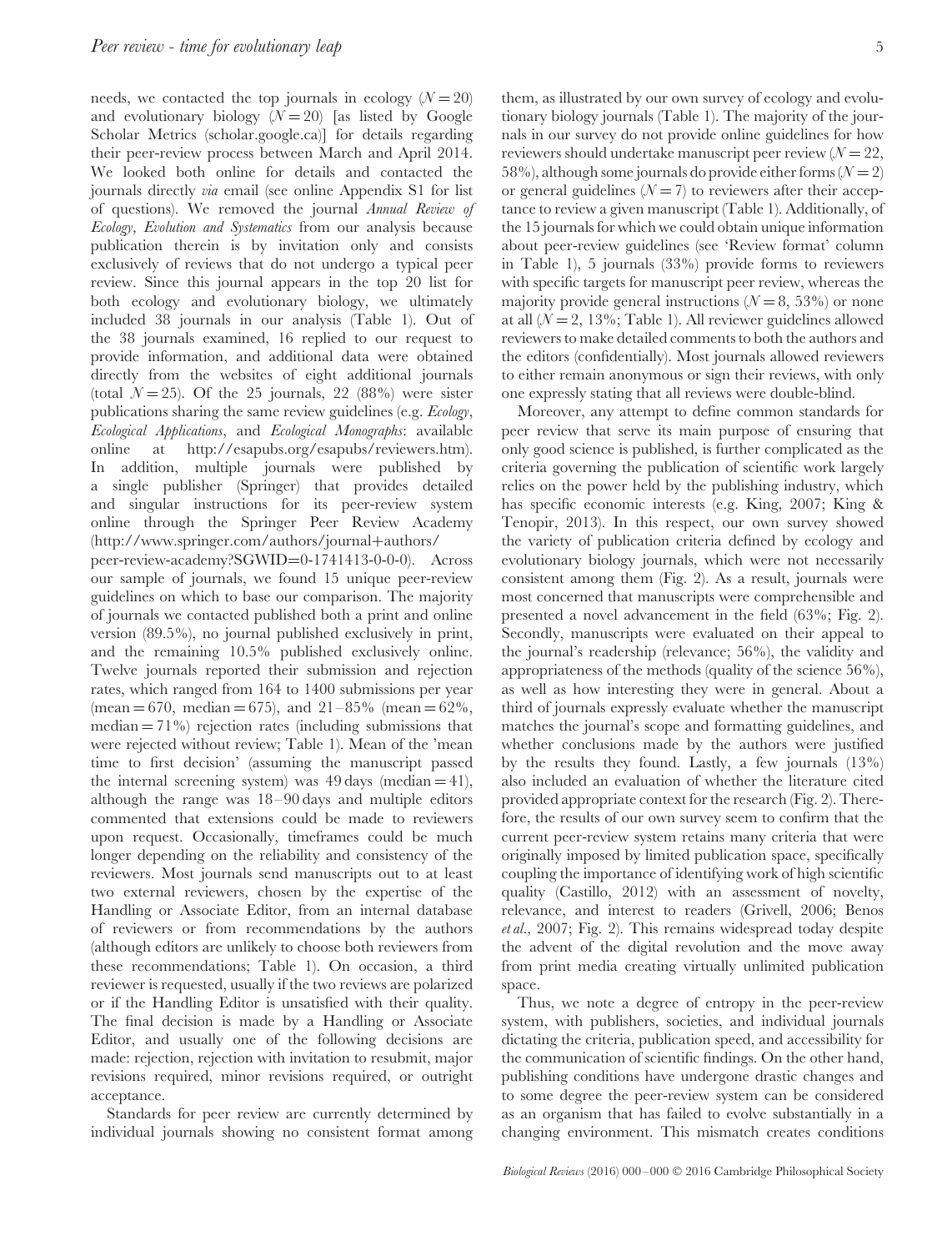| Table 1.                                                                                                |                               | Summary data collected between March and |                                                       | April 2014 from our survey to the 38 top journals publishing in ecology and evolutionary biology |                                                                                                                                                                                                                                                                                                                                                                                            |                             |                                     |                              |                                |                                        |                                 |
|---------------------------------------------------------------------------------------------------------|-------------------------------|------------------------------------------|-------------------------------------------------------|--------------------------------------------------------------------------------------------------|--------------------------------------------------------------------------------------------------------------------------------------------------------------------------------------------------------------------------------------------------------------------------------------------------------------------------------------------------------------------------------------------|-----------------------------|-------------------------------------|------------------------------|--------------------------------|----------------------------------------|---------------------------------|
| Journal                                                                                                 | factor <sup>a</sup><br>Impact | submissions/<br>year<br>Σó.              | description<br>Online<br>of PR?                       | Internal<br>review                                                                               | No. external<br>reviewers                                                                                                                                                                                                                                                                                                                                                                  | How reviewers<br>are chosen | Review<br>format                    | internal<br>frame<br>Time    | $rate - internal$<br>Rejection | external<br>frame<br>Time              | - external<br>Rejection<br>rate |
| Trends in Ecology<br>Ecology Letters                                                                    | 17.950<br>15.389              | 249 (in 2012)<br>م                       | 2 gs                                                  | Editors<br>Editor                                                                                | Mean 2.6                                                                                                                                                                                                                                                                                                                                                                                   | EXP                         | Form                                |                              | 26%                            | 21 days ( $0 - > 81$ ;<br>Mean 42 days | 21% (2012)                      |
| Systematic Biology<br>Molecular Biology<br>and Evolution*                                               | 12.169<br>10.353              | $>1000$                                  | $\tilde{Z}^{\circ}$<br>$\stackrel{\circ}{\mathbf{Z}}$ | Editors and AE<br>BМ                                                                             | Minimum <sub>2</sub><br>$2\ (1-3)$                                                                                                                                                                                                                                                                                                                                                         | AS, EXP, LC                 | Open<br>$\mathbf{r}$                | <1week                       |                                | $43 - 46$ days<br><4weeks<br>2012)     | $27 - 30\%$                     |
| and Evolution<br>Ecological                                                                             | 8.085                         |                                          | Yes                                                   |                                                                                                  |                                                                                                                                                                                                                                                                                                                                                                                            |                             | ı                                   |                              |                                |                                        |                                 |
| Molecular Ecology<br>Monographs                                                                         | 7.432                         |                                          | $\mathcal{S}^{\circ}$                                 | EIC (or BM if                                                                                    |                                                                                                                                                                                                                                                                                                                                                                                            |                             | Form                                |                              |                                |                                        |                                 |
| Global Ecology and<br>Biogeography*<br>$Resoures*$                                                      | 7.223                         |                                          | $\stackrel{\circ}{\simeq}$                            | (double review)<br>EIC and SbE<br>necessary)                                                     | $2 - 3$                                                                                                                                                                                                                                                                                                                                                                                    |                             | ı                                   |                              |                                | Within 3 months                        |                                 |
| Molecular Ecology*<br>Diversity and                                                                     | 6.275<br>6.122                |                                          | 2g                                                    | Editors and AE                                                                                   |                                                                                                                                                                                                                                                                                                                                                                                            | AS, ED                      | Semi                                | $3 - 5$ days                 |                                | $3 - 4$ weeks                          |                                 |
| Journal of Ecology<br>Distributions                                                                     | 5.430                         |                                          | $\rm \stackrel{\circ}{\rm \stackrel{>}{\rm \sim}}$    | Editor                                                                                           |                                                                                                                                                                                                                                                                                                                                                                                            | EXP                         | Semi                                |                              |                                |                                        |                                 |
| Ecology*                                                                                                | 5.175                         |                                          | Yes                                                   | Editor                                                                                           |                                                                                                                                                                                                                                                                                                                                                                                            |                             | Semi                                |                              |                                |                                        |                                 |
| Ecography*                                                                                              | 5.124                         |                                          | $\stackrel{\circ}{\phantom{}_{\sim}}$                 | Editor                                                                                           |                                                                                                                                                                                                                                                                                                                                                                                            | EXP                         | Semi                                |                              |                                |                                        |                                 |
| Cladistics                                                                                              | 5.043                         |                                          | $\stackrel{\circ}{\phantom{}_{\sim}}\!\!\!z$          | Editor                                                                                           | $\begin{array}{c} \mathop{\sim}\limits^{\curvearrowright} \mathop{\sim}\limits^{\curvearrowright} \mathop{\sim}\limits^{\curvearrowright} \mathop{\sim}\limits^{\curvearrowright} \mathop{\sim}\limits^{\curvearrowright} \mathop{\sim}\limits^{\curvearrowright} \mathop{\sim}\limits^{\curvearrowright} \mathop{\sim}\limits^{\curvearrowright} \mathop{\sim}\limits^{\curvearrowright}$ | EXP                         | Semi                                |                              |                                |                                        |                                 |
| Evolution*                                                                                              | 4.864                         |                                          |                                                       | EIC (or BM if                                                                                    |                                                                                                                                                                                                                                                                                                                                                                                            | EXP                         |                                     |                              |                                | 2 months                               |                                 |
| Biogeography<br>Journal of                                                                              | 4.863                         |                                          | $\mathsf{S}^{\mathsf{o}}$                             | EIC (or BM if<br>necessary)<br>necessary)                                                        | 2                                                                                                                                                                                                                                                                                                                                                                                          | EXP                         |                                     |                              |                                |                                        |                                 |
| Journal of Animal                                                                                       | 4.841                         |                                          | Yes                                                   | EIC, RE, or DE                                                                                   | $\sim$                                                                                                                                                                                                                                                                                                                                                                                     |                             |                                     |                              |                                |                                        |                                 |
| Genome Biology and<br>Evolution<br>Ecology                                                              | 4.759                         |                                          | $\stackrel{\circ}{\mathbf{Z}}$                        |                                                                                                  |                                                                                                                                                                                                                                                                                                                                                                                            |                             |                                     |                              |                                | max 8 weeks<br>Mean 22 days,           |                                 |
| Journal of Applied                                                                                      | 4.740                         | 1400                                     | $\stackrel{\circ}{\mathbf{Z}}$                        | Editors                                                                                          | $2\ (1-3)$                                                                                                                                                                                                                                                                                                                                                                                 | ED, LC, EXP                 | Semi                                | $< 1$ week                   |                                | 71 days                                | 74%                             |
| Functional Ecology*<br>Evolutionary<br>$E\mathit{colog}^*$                                              | 4.680<br>4.153                | 180 (in 2013)<br>800                     | $\mathcal{L}^{\circ}$<br>Yes                          | Editors                                                                                          | Minimum <sub>2</sub><br>$2(1-3)$                                                                                                                                                                                                                                                                                                                                                           | ED, LC, EXP<br>EXP          | Semi<br>Form                        | $\leq$ l month<br>$< 1$ week |                                | Mean 3 months<br>83 days               | $79%$<br>$71$                   |
| Applications*<br>Heredity                                                                               | 4.111                         | $\sim\!500$                              | Yes                                                   | Editor                                                                                           | $2\ (1\!-\!3)$                                                                                                                                                                                                                                                                                                                                                                             | EXP, ED                     | $\ensuremath{\mathrm{Form}}\xspace$ | 24h                          |                                | Reviewers given                        | $\sim40\%$                      |
| Phylogenetics and<br>Molecular                                                                          | 4.066                         |                                          | $\mathsf{S}^{\mathsf{o}}$                             | Editors                                                                                          |                                                                                                                                                                                                                                                                                                                                                                                            | AS, EXP                     |                                     |                              | Up to $50\%$                   | 18-day deadline<br>3 months            |                                 |
| Freshwater Biology*<br>$\label{prop:applic} Appendix$<br>$\label{eq:evolution} Evolution$<br>Ecological | 3.815<br>3.933                | ı.                                       | <b>Pes</b>                                            |                                                                                                  |                                                                                                                                                                                                                                                                                                                                                                                            |                             |                                     |                              |                                | 29 days                                |                                 |

collected between March and April 9014 from m, data ş  $\frac{1}{2}$ Table 1.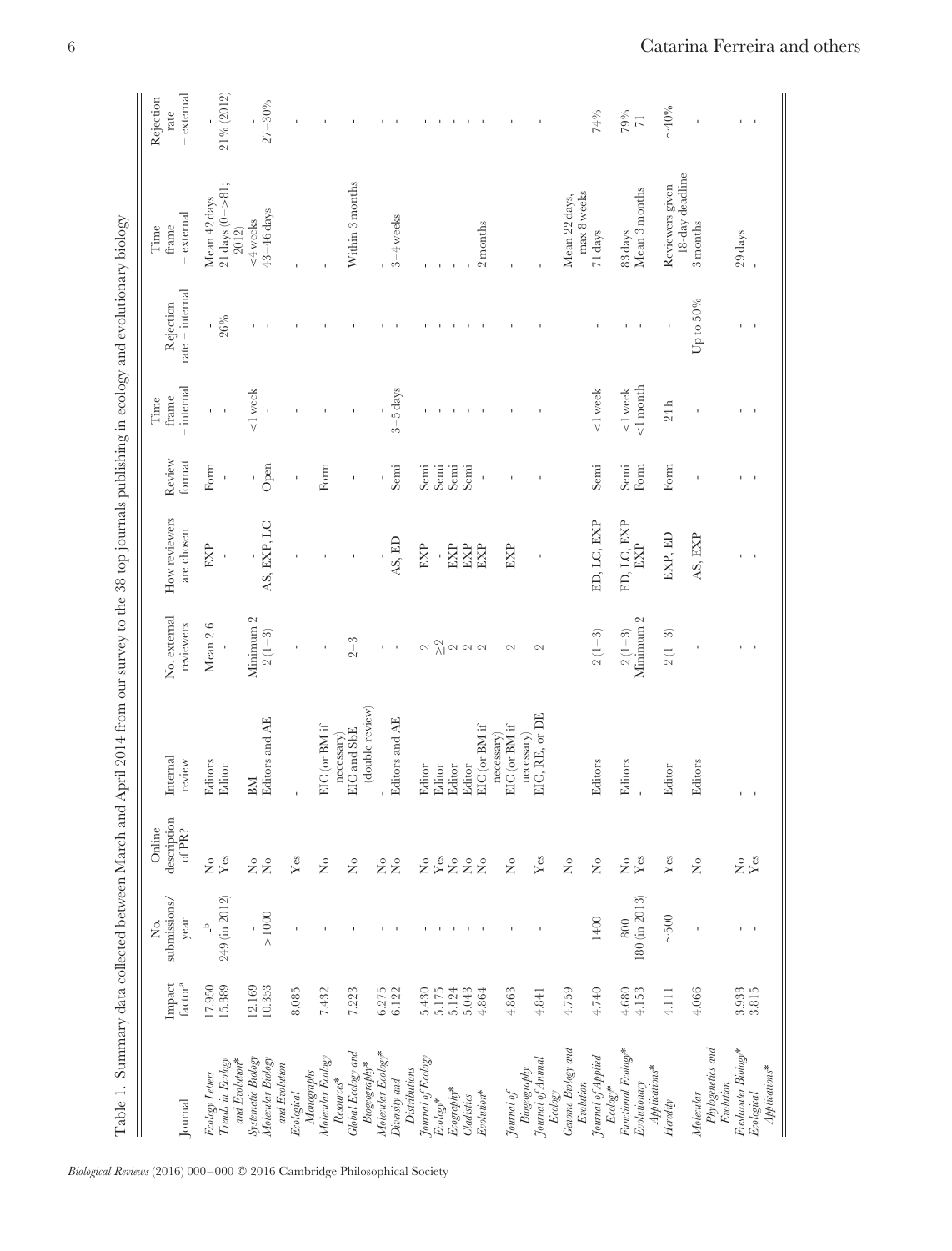| Journal                                                                                                                | Impact<br>$\operatorname{factor}^{\operatorname{a}}$ | submissions/<br>year<br>Ź. | description<br>Online<br>of PR?      | nternal<br>review                                                                                            | No. external<br>reviewers | How reviewers<br>are chosen                                                                                                                                                                                                                                                                                                                                                                                                                                                                                                                                                                                                                                                                                                                                                                                                                                                                                                                                                     | Review<br>format | internal<br>frame<br>Time | $rate - internal$<br>Rejection | external<br>frame<br>Time | $-$ external<br>Rejection<br>rate |
|------------------------------------------------------------------------------------------------------------------------|------------------------------------------------------|----------------------------|--------------------------------------|--------------------------------------------------------------------------------------------------------------|---------------------------|---------------------------------------------------------------------------------------------------------------------------------------------------------------------------------------------------------------------------------------------------------------------------------------------------------------------------------------------------------------------------------------------------------------------------------------------------------------------------------------------------------------------------------------------------------------------------------------------------------------------------------------------------------------------------------------------------------------------------------------------------------------------------------------------------------------------------------------------------------------------------------------------------------------------------------------------------------------------------------|------------------|---------------------------|--------------------------------|---------------------------|-----------------------------------|
| Evolutionary<br>Journal of                                                                                             | 3.479                                                |                            | ż                                    |                                                                                                              |                           |                                                                                                                                                                                                                                                                                                                                                                                                                                                                                                                                                                                                                                                                                                                                                                                                                                                                                                                                                                                 |                  |                           |                                |                           |                                   |
| $\it{Biology}$<br>Oikos*                                                                                               | 3.322                                                | 939                        | $\overline{\mathsf{X}}^{\mathsf{o}}$ | SE <sub></sub>                                                                                               | $2 - 3$                   | AS, EXP                                                                                                                                                                                                                                                                                                                                                                                                                                                                                                                                                                                                                                                                                                                                                                                                                                                                                                                                                                         | Semi             |                           | $\sim$ 33%                     |                           | 85%                               |
| <b>BMC</b> Evolutionary<br>${\it Biology}$                                                                             | 3.290                                                |                            | Yes                                  |                                                                                                              |                           |                                                                                                                                                                                                                                                                                                                                                                                                                                                                                                                                                                                                                                                                                                                                                                                                                                                                                                                                                                                 |                  |                           |                                |                           |                                   |
| Ecogystems                                                                                                             | 3.165                                                |                            | Yes                                  |                                                                                                              |                           |                                                                                                                                                                                                                                                                                                                                                                                                                                                                                                                                                                                                                                                                                                                                                                                                                                                                                                                                                                                 |                  |                           |                                |                           |                                   |
| Oecologia*                                                                                                             | 3.011                                                | 470 (in 2013)              | Yes                                  | $\exists$ IC (and BM if                                                                                      | Minimum <sub>2</sub>      | EXP, REP, AS, PREV                                                                                                                                                                                                                                                                                                                                                                                                                                                                                                                                                                                                                                                                                                                                                                                                                                                                                                                                                              | Form             |                           |                                | Median: 40 days           | 60% (2013)                        |
| Landscape Ecology                                                                                                      | 2.897                                                | 164 (in 2010)              | Yes                                  | necessary)                                                                                                   |                           |                                                                                                                                                                                                                                                                                                                                                                                                                                                                                                                                                                                                                                                                                                                                                                                                                                                                                                                                                                                 |                  |                           |                                |                           | 66% (2010)                        |
| <b>Biological Invasions</b>                                                                                            | 2.509                                                |                            | Yes                                  |                                                                                                              |                           |                                                                                                                                                                                                                                                                                                                                                                                                                                                                                                                                                                                                                                                                                                                                                                                                                                                                                                                                                                                 |                  |                           |                                |                           |                                   |
| Biological Journal of                                                                                                  | 2.413                                                | 800                        | Yes <sup>b</sup>                     | Editor                                                                                                       | $2 - 3$                   | AS, EXP                                                                                                                                                                                                                                                                                                                                                                                                                                                                                                                                                                                                                                                                                                                                                                                                                                                                                                                                                                         |                  |                           |                                |                           | 83%                               |
| Linnean Society*                                                                                                       |                                                      |                            |                                      |                                                                                                              |                           |                                                                                                                                                                                                                                                                                                                                                                                                                                                                                                                                                                                                                                                                                                                                                                                                                                                                                                                                                                                 |                  |                           |                                |                           |                                   |
| Evolutionary Ecology                                                                                                   | 2.407                                                |                            | å                                    |                                                                                                              |                           |                                                                                                                                                                                                                                                                                                                                                                                                                                                                                                                                                                                                                                                                                                                                                                                                                                                                                                                                                                                 |                  |                           |                                |                           |                                   |
| Biodiversity and                                                                                                       | 2.264                                                |                            | Yes                                  |                                                                                                              |                           |                                                                                                                                                                                                                                                                                                                                                                                                                                                                                                                                                                                                                                                                                                                                                                                                                                                                                                                                                                                 |                  |                           |                                |                           |                                   |
| Conservation                                                                                                           |                                                      |                            |                                      |                                                                                                              |                           |                                                                                                                                                                                                                                                                                                                                                                                                                                                                                                                                                                                                                                                                                                                                                                                                                                                                                                                                                                                 |                  |                           |                                |                           |                                   |
| Conservation Genetics                                                                                                  | 2.183                                                |                            | Yes                                  |                                                                                                              |                           |                                                                                                                                                                                                                                                                                                                                                                                                                                                                                                                                                                                                                                                                                                                                                                                                                                                                                                                                                                                 |                  |                           |                                |                           |                                   |
| Journal of Molecular<br>$E$ volution*                                                                                  | 2.145                                                |                            | $\mathsf{S}^{\mathsf{o}}$            | <b>DI</b> E                                                                                                  | Minimum <sub>2</sub>      |                                                                                                                                                                                                                                                                                                                                                                                                                                                                                                                                                                                                                                                                                                                                                                                                                                                                                                                                                                                 |                  |                           |                                | variable<br>Extremely     |                                   |
| Genetica                                                                                                               | 1.681                                                |                            | Yes                                  |                                                                                                              |                           |                                                                                                                                                                                                                                                                                                                                                                                                                                                                                                                                                                                                                                                                                                                                                                                                                                                                                                                                                                                 |                  |                           |                                |                           |                                   |
| Systematic Botany                                                                                                      | 1.517                                                | $650 - 700$                | $\tilde{\mathbf{z}}$                 | Editors                                                                                                      | $2-3$                     | AS, EXP, ED                                                                                                                                                                                                                                                                                                                                                                                                                                                                                                                                                                                                                                                                                                                                                                                                                                                                                                                                                                     | Open             |                           |                                | $\sim$ 30 days            | $~15\%$                           |
| REP, reviewer reputation; PREV, previous experience with the jo<br><sup>b</sup> Needed to create an account to access. |                                                      |                            |                                      | <sup>a</sup> Impact Factors were taken from those reported on the journal's website in March 2014.<br>ournal |                           | PR, peer review; AE, Associate Editor; EIC, Editor-in-Chief; BM, Board members; SbE, Subject Editor; RE, Review Editor; DE, Deciding Editor; SE, Senior Editor; EXP, Editor's selection based on<br>knowledge of reviewers' expertise; AS, authors selection; LC, reviewer chosen based on literature cited in the manuscript; ED, Editorial database (database retained by journals from which to select reviewers);<br>Asterisks indicate journals that replied to our request to provide information $(N = 16)$ . 'Online description of PR' refers to whether general guidelines on the peer-review process are provided on<br>journal websites. Under 'Review Format', Form refers to the provision of standardized forms for completing manuscript peer reviews, and Semi refers to the lack of such forms (Open) but with general<br>guidelines/instructions being provided. Dashes (-) represent missing data where it was not possible to obtain accurate information. |                  |                           |                                |                           |                                   |

*Peer review - time for evolutionary leap* 7

Table 1. Continued

*Biological Reviews* (2016) 000–000 © 2016 Cambridge Philosophical Society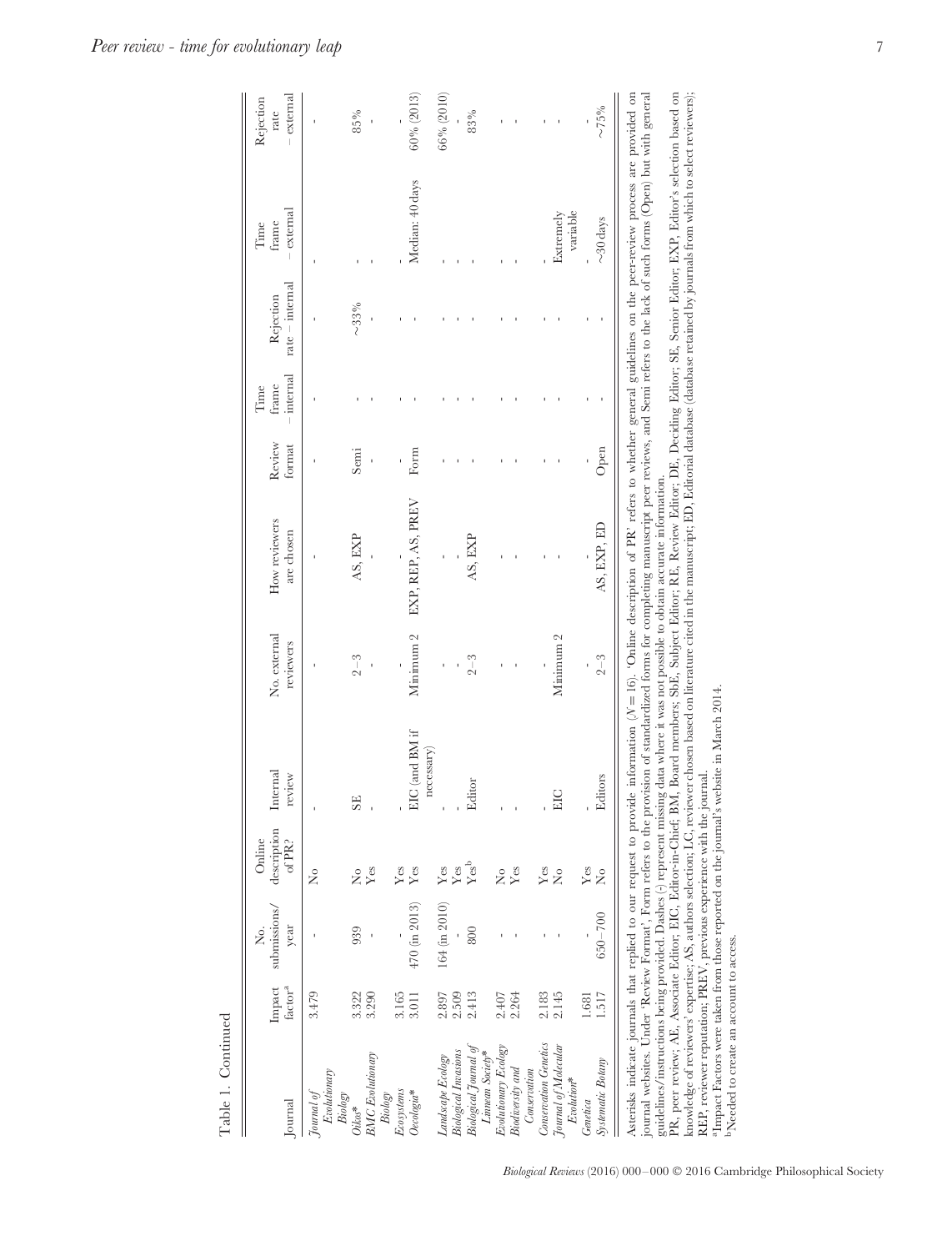

**Fig. 2.** Frequency of appearance of leading criteria in the peer-review guidelines of 15 journals publishing in ecology and evolutionary biology.

that do not favour a robust and efficient peer-review system, and leads to widely acknowledged setbacks for the scientific community. Accordingly, we propose that large, multi-dimensional changes are likely necessary to push the peer-review system toward novel regions of its potential evolutionary space.

# **III. CURRENT ATTEMPTS TO CHANGE THE SYSTEM**

Faced with major issues in the peer-review system, both publishers and academics have struggled over the last decades to offer solutions that may alleviate some of the most complex problems. Solutions presented so far may be broadly classified as: (1) rewarding authors for their contributions to review, (2) standardizing peer-review protocols and leading criteria for publication by refining measures of impact of publications and speeding up the system, and (3) opening peer review to increase transparency and reviewer accountability.

## **(1) Voluntary peer review: rewarding the reviewers**

Concerns exist about increasing rates of declining to review submitted manuscripts (e.g. for ecologists, this rate is estimated to be 49%; Lortie, 2012). Standardized performance indices ascribed to individual researchers that would take into consideration the number of reviews conducted could help sustain the voluntary review process but have yet to be implemented fully (see Veríssimo & Roberts, 2013, for a correction factor to the h-index). To date, incentives have instead been either proposed (Hauser & Fehr, 2007) or used to entice scientists into accepting reviewing opportunities (e.g. small stipends or honoraria), like those adopted by  $\text{Rubriq}^{\text{TM}}$  (http://www.rubriq.com/), book publishers, and by select journals (e.g. BMJ; Groves, 2006).  $Rubriq^{TM}$ , in particular, is a for-benefit organization (i.e. one that generates earned income, but gives top priority to an explicit social mission) that proposes to provide standardized peer review that is independent from journals, where qualified peer reviewers are paid to review manuscripts. More commonly, small perks are offered to attract prospective reviewers, such as providing free or reduced subscription fees, annual recognition through publication of reviewer's names, awards and certificates for the best reviews, etc. (Groves, 2006; Nature Editorial, 2014). Alternatively, some initiatives, like PeerJ (https://peerj.com/), have implemented a mandatory review system to ensure continued membership, thereby alleviating the task of finding reviewers. Small one-time publishing plans, providing life-time publishing rights within the journal, require that each member perform one review per year or risk losing their publishing plan (see details in peerj.com/about/publications/#PeerJ). One additional initiative publicly to register and recognize the otherwise invisible efforts of referees is brought by Publons (https://publons.com), a New Zealand-based firm that encourages researchers to establish cross-publisher profiles by posting their peer-review histories online (Nature Editorial, 2014). Under this model, researchers can add their publisher-verified peer-review contributions to their resume *via* Official Reviewer Records (issued in the website), while applying for rewards packages. As a more extreme option, Fox & Petchey (2010) proposed to fix the problem by privatizing the peer-review system. In their proposal, reviewers would obtain credits (pubcreds), which are subsequently required when submitting a paper. For example, submission of a manuscript would cost three credits and performing a review would give one credit. All authors would need to have an account within the PubCred bank. This proposal deserves careful consideration, with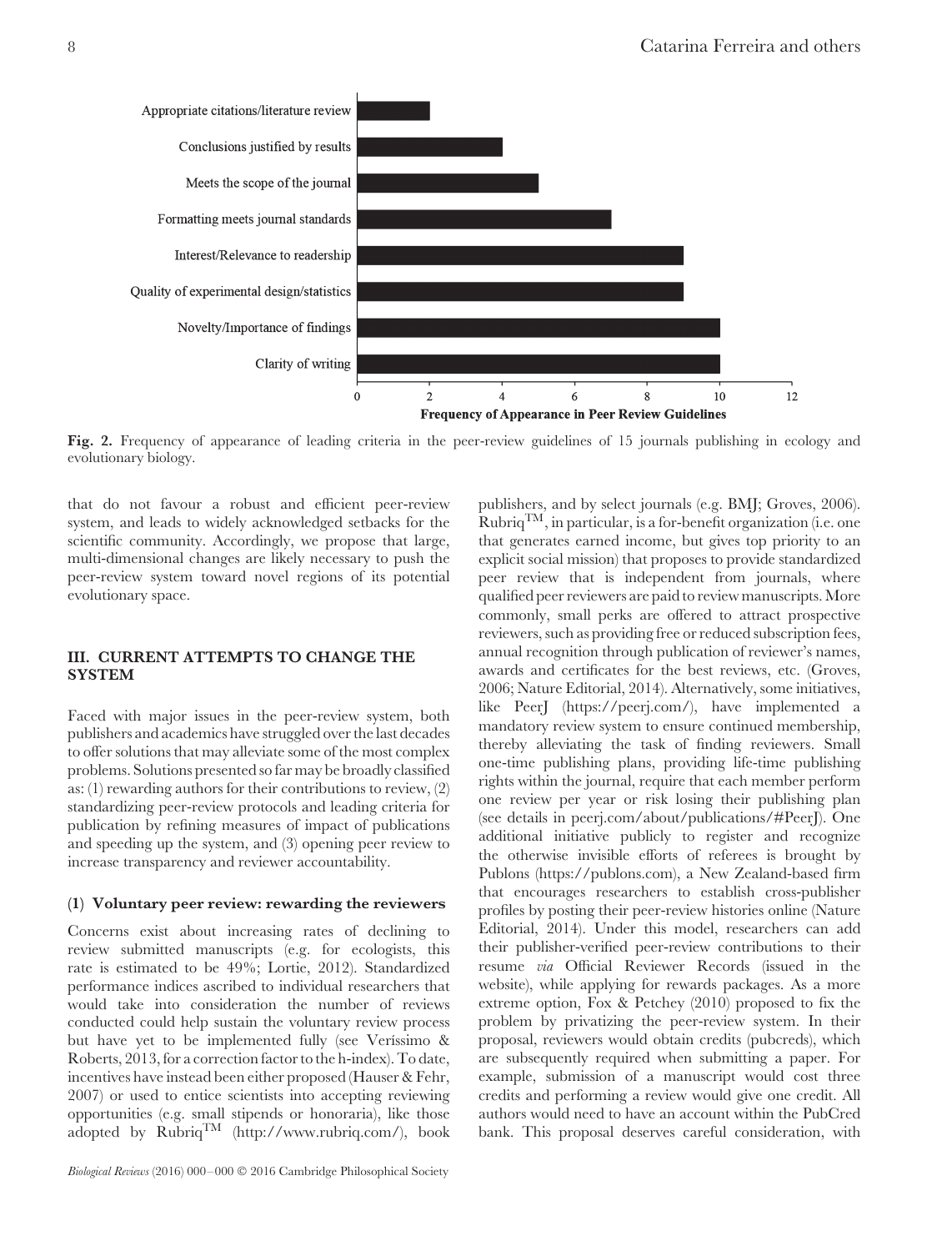the understanding that its implementation is limited by the difficulty in being trialled without the involvement of a critical mass of journals in a given field.

## **(2) Standardization: unifying review guidelines and leading criteria for scientific publications, through shifts in impact and speeding up the system**

In its current form, peer-review standards and protocols are determined solely by scientific journals/publishers. This has generated a panoply of review guidelines, similar only across families of journals, most of which are extremely vague and subjective (Table 1). Some efforts to standardize publication criteria are taking place within groups of journals from the same publisher (e.g. British Ecological Society), and a few guides for best practices to peer review have been made available (e.g. Sense About Science; Wilson, 2012). In the particular case of ecology and evolutionary biology journals, external reviewers are occasionally provided with standardized forms to fill out (Table 1), ranging from boxes or numbers to check off corresponding to different criteria, while also asking to give brief descriptions of expectations.

Although the latter efforts clearly aim to establish a more rigorous evaluation process, peer-review guidelines are still defined individually by thousands of different journals, with little consensus among them, even within disciplines (Rennie, 1999). This is aggravated by the fact that the leading criteria ruling publication decisions may not be linked primarily to the scientific quality of the work (Table 1). For example, first-tier impact journals (e.g. *Science*, *Nature*) strongly favour novel ideas, a criterion often considered deleterious to science (Arnqvist, 2013), and that sometimes is elevated to the detriment of technically sound scientific work (Marcus & Oransky, 2011; Pennisi, 2011). Such bias could be unfavourable to both the rate of scientific innovation and quality of science, since authors try to maximize the 'sexiness' of their studies rather than the quality. To this end, newer open-access journals (e.g. *PLoS One* and *Peerf*) have adopted a peer-review model where article quality is based solely on being technically sound rather than on novelty. This approach presents the scientific community with a selection of papers expressing a much broader range of ideas, while allowing the reader, instead of the editors and selected reviewers, to be the most powerful judge of the merits of each published submission. However, one possible disadvantage of such a model is that it can make it difficult to discover high-quality articles relevant to a specific topic when they are buried in a large assortment of articles that vary in quality and subject.

In an additional attempt to deal with divergent review criteria, recent attention has been especially directed at standardizing how impact (of publications and researchers) is measured. This has prompted development of alternatives to the classic journal Impact Factor, which applies to peer-reviewed journals but not to grey literature (Garfield, 1999). For instance, the h-index, which represents the highest number of papers that an author has that have been cited at least that many times (e.g. h-index of 5 means that an author has five papers each cited at least five times; Hirsch, 2005), provides a statistic based on an individual's scientific productivity and impact using citation rates of papers regardless of journal impact factors. Other alternatives that weigh post-publication opinions of registered members (e.g. http://www.cureus.com/siq) or mentions of an article on the web (journal, blog, etc.; e.g. http://www.altmetric.com/whatwedo.php) also have been developed, although impact assessment based on blogging/web may also be biased. *PLoS One* has developed its own method of ranking individual articles, combining modern (e.g. social media) and traditional sources, using a variety of categories including views, citations, saves, discussions and recommendations. There is evidence that some of these alternative approaches are useful for ranking research quality (Thewall *et al.,* 2013), but they offer no immediate resolution to the problem of lack of standardization across journals or disciplines. This concern highlights another concomitant problem, namely, the slowness of the peer-review process.

Previously, manuscript submission meant that authors waited several months before they received notice of the fate of the submission (Hochberg *et al.,* 2009). Owing to the advent of technologies like email and automation, the process has been shortened to an average of 3–6 weeks (ALPSP/EASE, 2000), although more commonly this timeframe ranges from 2 to 9 months (average 5 months for ecology journals; Pautasso & Schäfer, 2010). In our own survey, the editorial (internal) review process alone undertaken by ecology and evolutionary biology journals could take at least 4 weeks (Table 1). Typically, such a review was conducted by an Editor-in-Chief or a Senior Editor. About a third to half of submissions are rejected at this stage (termed 'rejected without review'), though only a few journals reported on this number  $(N = 3;$  Table 1). Notwithstanding some improvement in timelines between submission and editorial decision, some journals have sought to further accelerate the process by offering pre-print services for accepted manuscripts (e.g. ArXiv, bioRxiv, peerJ pre-prints, Haldane's Sieve, FigShare, Peer Evaluation and GitHub). Pre-print services allow both rapid dissemination of new ideas and immediate visibility and quick feedback (see Desjardins-Proulx *et al.,* 2013, for a broader discussion of pre-print advantages). Portable peer review is another way to speed up the system, as it allows previous reviews to be associated with the manuscript. For example, in May 2013, the Welcome Trust, BioMed Central (BMC), the Public Library of Science (PLoS) and the European Molecular Biology Organization, announced that they will allow authors of papers rejected from their journals the opportunity to make those reviews available to other publishers. Currently, Peerage of Science is the leader in this approach (others include e.g. Axios Review, http://axiosreview.org), as it allows multiple journals to look at the reviews produced internally and make an offer of publication to the authors regarding their manuscript. Lastly, some services (like F1000 Research) simply remove the pre-publication review system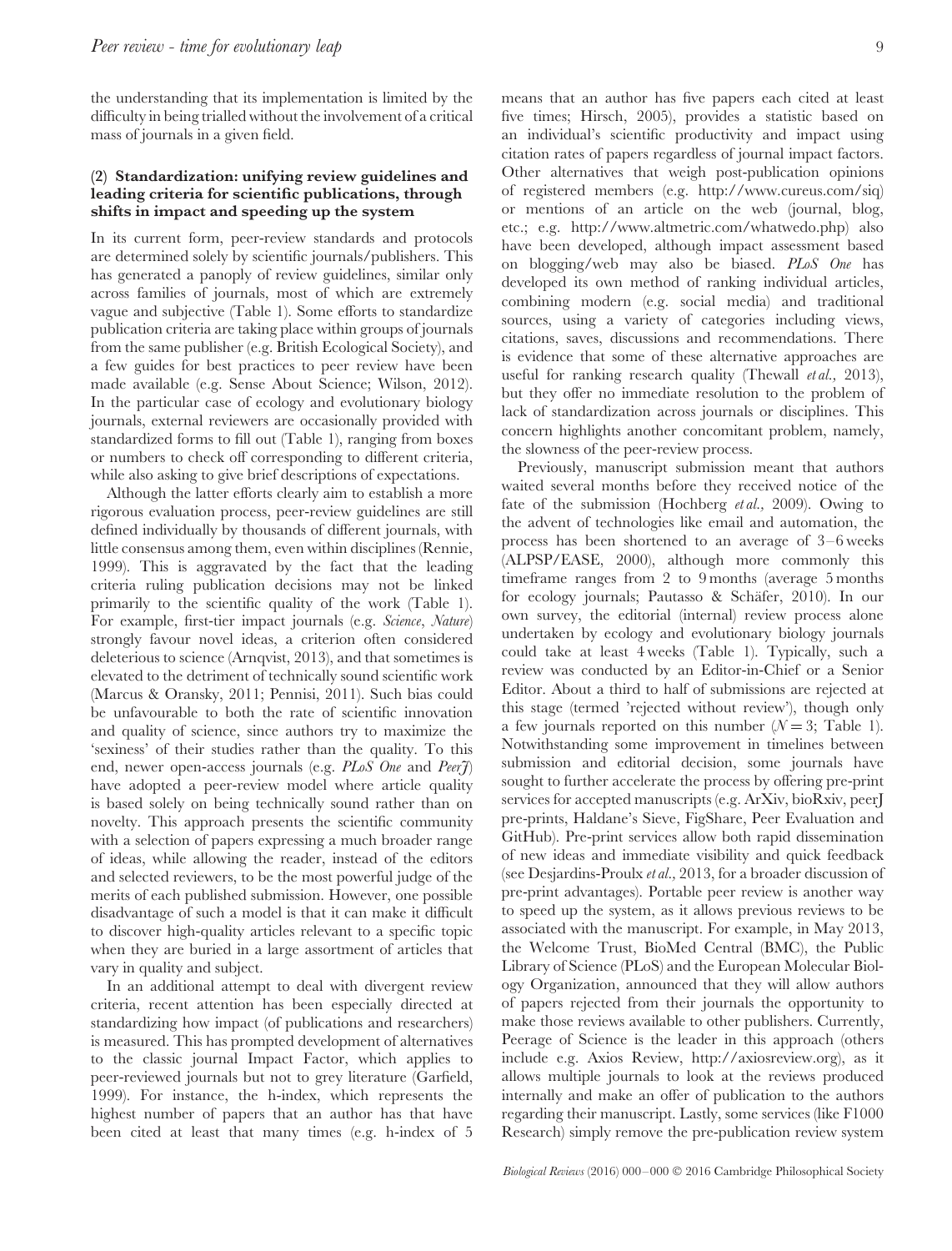altogether and rely only on a post-publication review and comments (Smith, 2010). Each of these solutions has the potential to speed up the review process and reduce load on the peer-review system. However, the diversity of current approaches highlights the unresolved lack of standardization that pervades the peer-review system.

# **(3) Transparency: opening up the peer-review system**

The lack of standardization and structure across journals extends also to the transparency of the review process itself. For example, some journals require reviewer disclosure whereas the majority allow retention of reviewer anonymity. Yet, reviewer anonymity can promote a lack of accountability that facilitates editorial decisions based on poorly justified criticisms and the lack of constructive comments (Suls & Martin, 2009). Identifying reviewers (the so-called 'open peer review') was first seen in BMJ in 1999, and since then the journal does not allow anonymous review (Smith, 1999). This type of system has also been used by the publishing service Peerage of Science, the online journal *PeerJ*, and by F1000 Research. Still, a general fear of future retribution for unfavourable reviews is at the heart of low acceptance to review non-anonymously (Suls & Martin, 2009; Nature Editorial, 2014), alongside an increased tendency to accept a manuscript for publication when reviewers are identified (Godlee, 2002). Even high-impact journals like *Nature* have dismissed the possibility of open peer review, because it was not deemed to be widely popular either among authors or by journal readership, following a brief trial period (see Greaves *et al.,* 2006). Therefore, despite this recent exploration, open peer review has yet to be widely embraced by reviewers and publishers.

However, open peer review can increase the quality of the reviews; reviewer accountability is taken a step further in Peerage of Science by subjecting reviews themselves to a peer review (a system known as PROPR – 'peer review of peer review'). In this system, each review is sent to all of the reviewers of the manuscript, and each reviewer gives a rank to each review (see peerageofscience.org/how-it-works). A fairly similar approach is taken by the journal *Science*, now offering the opportunity for cross-review. This means that once all reviews for a submitted paper are received, each individual reviewer will be invited to read the other reviews and make additional comments/edits to their own review before a final editorial decision is made (http://www.sciencemag.org/ site/feature/contribinfo/review.xhtml). eLife (http:// elifesciences.org) also provides a similar model, wherein timelines are guaranteed to be quick by providing a single consolidated list of comments (instead of two or three potentially conflicting sets of reviews), with specific instructions about any needed modifications to the manuscript. Also, pending author approval, the review, decisions, and responses can be made public to increase transparency. Doubtless, such changes in transparency increase the incentive for high-quality reviews by imposing consequences for substandard reviews, although they have the added cost of intensifying the commitment expected from reviewers. This may result in limited support for such a system. Nevertheless, these efforts still represent isolated attempts to increase standardization of peer-review criteria by increasing the degree of independence between reviewers and publishers. In our assessment, this increased independence is essential as a basis for improvements to the peer-review system.

# **IV. PEER REVIEW: TIME FOR AN EVOLUTIONARY LEAP?**

Peer review currently represents a largely antiquated system that struggles to serve its original intent effectively. A call for 'radical' changes to the system has been made previously (e.g. Campanario, 1997; Smith, 1997; Hochberg *et al.,* 2009; Buchanan, 2010; Birukou *et al.,* 2011), and the aforementioned attempts to improve it are testament to the fact that the status quo is simply not adequate and that scientists are eager for progress in the discipline. The mismatch between current scientific needs and the publishing process *versus* the peer-review system represents a lag in cultural evolution that has not been eliminated despite major environmental perturbations and related selective pressures that otherwise could have prompted widespread change in the process. This cultural lag is becoming increasingly apparent by, for example, a recent call for the abolition of journal abbreviations in the digital era (Bond & Green, 2014) where actual printing costs are becoming increasingly obsolete.

That recent attempts to revise the peer-review system have failed to result in lasting change strongly suggests that large and/or multi-dimensional shifts are required for the system to evolve towards significant improvement. Hence, change of the peer-review system requires a cohesive and collective attempt to address weaknesses that are now so evident (Table 2). Such change can arise, in part, through adoption or modification of some of the aforementioned options that are currently being explored.

# **(1) The long-term alternatives: directional selection in the system**

## (*a*) *To review or not to review: dealing with altruism*

That researchers are becoming increasingly unwilling or unable to review altruistically and in a timely manner, suggests that the voluntary feature of the peer-review process is simply not sustainable over the long term. All of the short-term attempts to mitigate this problem rely on some form of reviewer compensation. Still, in a world where digitization of information and accessibility likely will increase even further the demand on peer review, perhaps the only way forward will be to make peer review to some degree mandatory for publishing scientists. This would imply unequivocally incorporating the time allocated to reviewing other researchers' works in the researcher's performance assessment indices, using any of the metrics already proposed (e.g. Veríssimo & Roberts, 2013) or new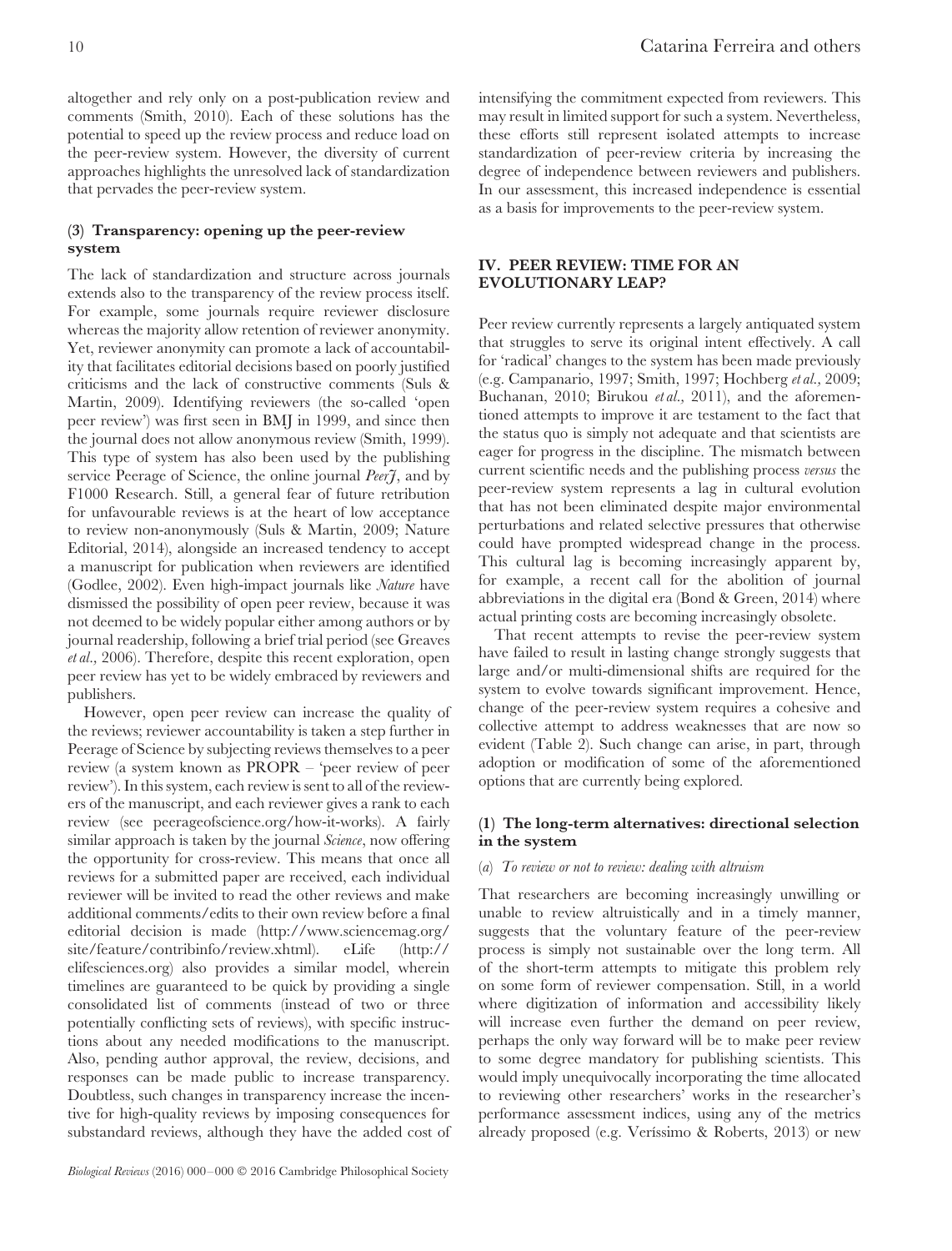| Proposed solutions                                                                                                                                                                                                    |
|-----------------------------------------------------------------------------------------------------------------------------------------------------------------------------------------------------------------------|
| environment but a lack of corresponding changes in the peer-review system. We include current short-term solutions provided by<br>publishers/academics as well as potential longer-term solutions to these weaknesses |
| Table 2. Major current structural weaknesses of the peer-review system. Mismatches arise from changes in the scientific publishing                                                                                    |

|                                                                     |                                                                                                   | Proposed solutions                                                                                                             |
|---------------------------------------------------------------------|---------------------------------------------------------------------------------------------------|--------------------------------------------------------------------------------------------------------------------------------|
| Peer-review weaknesses                                              | Short term                                                                                        | Long term                                                                                                                      |
| Voluntary                                                           | Rewarding reviewers (e.g. monetary,<br>Pubcreds, mentions and awards)                             | Mandatory (based on researcher's experience<br>and productivity)                                                               |
| Unstandardized<br>(diversity and nature of the<br>leading criteria) | Standardization of leading criteria and<br>guidelines (across families of<br>journals/publishers) | Design formal peer-review guidelines shaped<br>according to field of expertise                                                 |
|                                                                     | Changing view on impact of publications and<br>researchers                                        | Incorporate reviewer training in academic<br>curricula (increasing scientific literacy,<br>including of the scientific method) |
|                                                                     | Speeding up the system                                                                            |                                                                                                                                |
| Decentralized<br>(dictated by publishers)                           | Increasing transparency by opening up the<br>system                                               | Creation of Global Peer Review Platform that<br>reclaims the system                                                            |

ones to be developed. A balanced way to implement a mandate on peer review would be to determine a minimum number of reviews a researcher would be required to make, perhaps in proportion to the total number of papers published by the individual over a period of one or more years. For instance, an early career researcher might publish 1–2 papers per year and would be expected to review a comparable number of papers during a similar time period; established researchers might have a higher review load that is commensurate with their productivity. It follows that any additional reviews by both junior and senior researchers over the minimum required would be strictly voluntary. Credit could be given for related work that also is deemed 'altruistic', such as journal editorships, grant proposal reviews, and sitting on boards of professional societies. This system could provide overall performance ratings that could be used in other adjudication such as faculty tenure, promotion, and merit. Naturally, a mandatory system does not necessarily ensure that peer reviews will be high quality, and in fact some individuals may seek to cheat the system by conducting substandard reviews (however, this could be prevented through open peer review). Multi-dimensional solutions are more likely to work in this case (e.g. by eventually paying reviewers) even within a mandatory system. In isolation, either solution (mandatory reviews or paying reviewers) has failed to meet current needs, but together they may provide a more robust solution (i.e. being paid should help mitigate shoddy mandatory reviews, and mandatory paid reviews retain incentives even when the reviewer is not financially motivated). Still, the widespread adoption of a mandatory peer review calls for standardization and centralization of the system, which remains perhaps the most challenging impediment to date.

#### (*b*) *Standardization of independent peer review*

The way peer-review guidelines have been implemented is highly variable among scientific journals, ultimately to

the detriment of authors and science in general. Moreover, current partial efforts (e.g. standardization across families of journals) are unlikely to produce long-term or substantive changes to peer review. Rather, a movement towards standardization has to be led by the community of scientists and thereby be driven independently of publishers and scientific journals. If peer review aims to evaluate scientific work, it makes sense that the guidelines for that assessment be set by scientists (not publishers). Additionally, if the peer review system is to return to its original purpose of discriminating between good *versus* poor science, scientists (not publishers) need to find consensus about what leading criteria must be applied successfully to accomplish this, perhaps independently of those that are promoted by publishers and driven by economics. This could mean that criteria like novelty and interest to readers probably could be downgraded to some extent, although some degree of fine-tuning for specific disciplines is to be expected as in some rapidly growing fields there may be more priority on technical novelty than in more established fields. In any case, standardization would provide sound opportunities to improve the quality of the communication of scientific findings. For example, standardization could require the incorporation of fundamental data often missing from scientific publications (like effect size, variance, and sample size, Ellington *et al.,* 2014) or reinforce the implementation of the scientific method through the establishment of formulaic prose for information like hypotheses, predictions and methods, frequently understated in many fields of scientific research (Platt, 1964; Wolff & Krebs, 2008). Such long-term change brought about through standardization would allow researchers to more efficiently scan articles and assess key points of their study design.

A way of ensuring long-lasting peer-review standards would be to incorporate appropriate training in academic curricula and conference workshops. Such training is already offered by select publishers (e.g. Springer's Author Academy), although they are inevitably focused on their own peer-review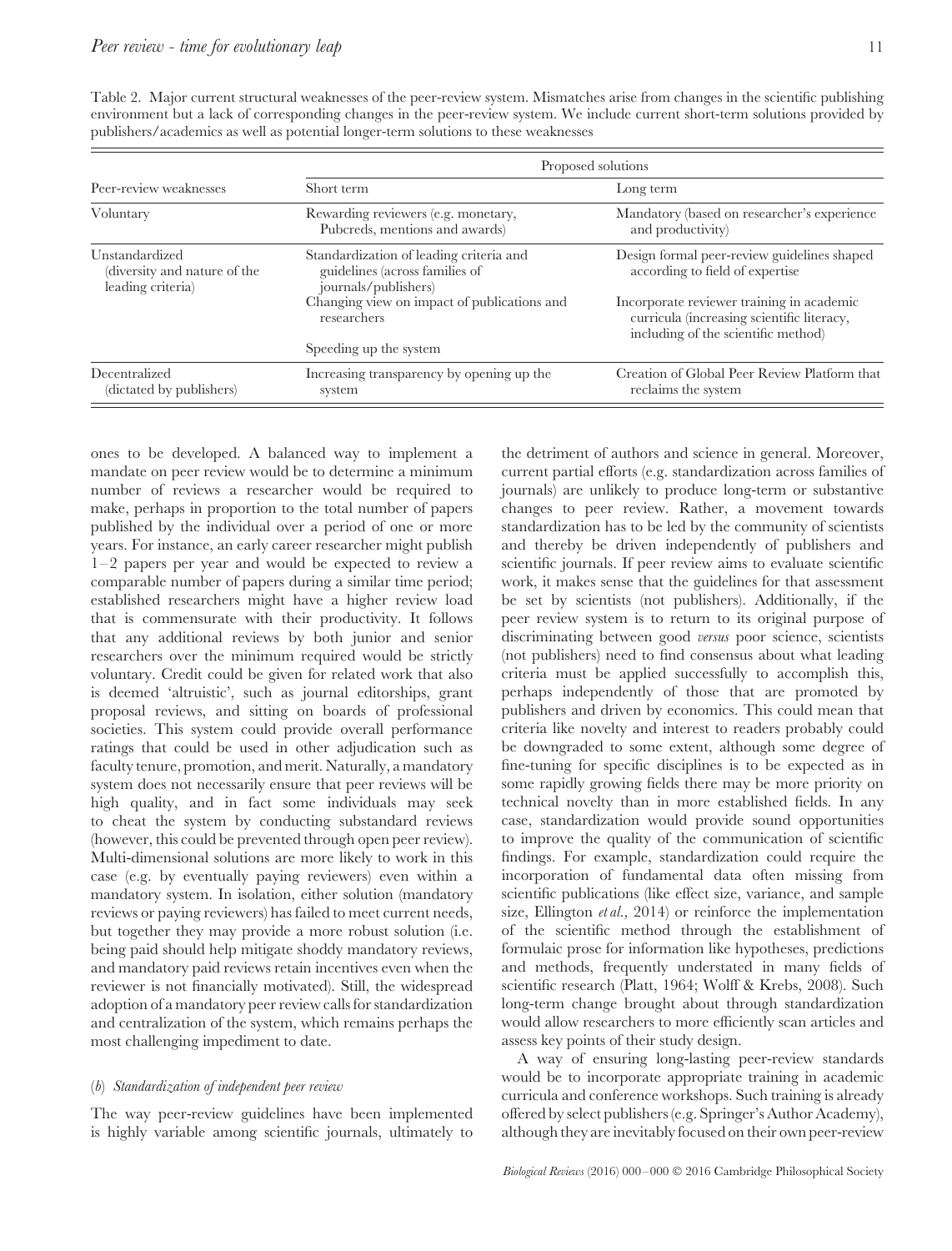#### (*c*) *Centralization: giving peer review back to the scientific community*

Currently, most of the players in the peer-review game have little incentive to change their behaviour drastically in the short term, meaning that relatively few will willingly transition to a mandatory and standardized system. For example, many publishers have a vested interest in protecting the status quo because they stand to lose power and are open to critical scrutiny if the system changes (Jennings, 2006; Bohannon, 2013); this poses a serious obstacle to progress on this front.

A potential solution could arise by decoupling the peer-review system from journal publishing. Although this may prove to be challenging, such a radical call is not without precedent. For example, the establishment of Genbank, a repository for genetic profile information (Benson *et al.,* 2008), is a clear example that collective efforts by scientists can prompt adoption of worldwide community standards that are accepted by publishers. Genbank currently represents the most important and influential genetic sequence database in almost all biological fields, and submissions to Genbank are often mandatory prior to publishing in the field of genetics. Similarly, other international standards organizations have arisen that illustrate the community-driven establishment of standards and practices, consensus processes, and collaborative efforts, both inside and outside the scientific world (see online Appendix S2). Many of these standards have naturally evolved from those designed in-house by industry or by a particular country, while others have been built by groups of community-minded experts.

In the case of peer review, current partial efforts are clearly being made independently to take peer review away from publishers. This is illustrated by Peerage of Science and RubriqTM, although other external committees have been formed to offer guidance to editors and improve standards through networking and education. These include organizations such as the Council of Science Editors (which sets standards for editing), the World Association of Medical Editors, and the Committee on Publication Ethics (which evaluates codes of conduct for editors and shares information on dealing with problems). Although the majority of members and participating journals have a biomedical focus, editors of all scientific journals are encouraged to draw on these organizations for resources, advice and support in developing their own policies and procedures. Therefore, a complete control of the peer-review system by the scientific community may be possible, although it would likely require the establishment of an independent regulatory entity, for example, a Global Peer Review Platform (GLOPERP).

The model for such a platform could build upon worldwide professional organizations that represent neutral forums for scientists, and that issue global standards (e.g. International Union for Conservation of Nature; see online Appendix S2).

Regardless of its format, there are clear advantages for the development of such a platform. First, it would be solely responsible for defining the rules for peer review by designing the protocols/guidelines and standardizing criteria according to field of expertise. This would streamline peer review, increasing its speed, fairness and objectivity, thereby benefiting both authors and editors/publishers. Part of the standardization process would require the design of training workshops for peer review, with specific curricula shaped to a given field of expertise by this centralized entity. Second, through a system of registration and membership, such an entity would be a valuable repository for a database of potential reviewers, stratified by field and degree of expertise. The admission of potential members to this database could include formal interview panels and research-assessment exercises, as a way to ensure quality control (Groves, 2006). If the peer-review system becomes mandatory, an evaluation of the reviews would be vital but simplified. Similarly, such a platform would be instrumental in informing publishers of potential reviewers, substantially decreasing the time spent in the process of reviewer selection and minimizing the risk of unhelpful/unqualified reviews. This would also benefit young researchers, whose willingness to perform reviews is sometimes undermined by a lower number of review invitations (Donaldson *et al.,* 2010; Petchey, Fox & Haddon, 2014). Moreover, centralizing such a database would be an asset for 'interdisciplinary peer review' (different reviewers from different fields), facilitating the dissemination of interdisciplinary work that is often blocked by its unique set of challenges for peer review, for which many traditional single-discipline journals are not fully prepared (Lee, 2006). Third, such a platform could potentially exert counter-control of publishers, certifying journals that regularly demonstrate the implementation of peer-reviewing standards defined by the platform (e.g. journal's performance database), or, by contrast, keeping a list of journals with editorial misconduct, providing recourse for authors and reviewers who have been unfairly treated (Lee & Bero, 2006). Fourth, building on the model developed by the biomedical sciences (http://www.peerreviewcongress.org/index.html), this platform could be responsible for the organization of a World Peer Review Congress to help disseminate not only common challenges to peer review but also transversal solutions between fields of expertise.

# **V. CONCLUSIONS**

(1) The peer-review system was created to ensure the communication of quality science. Over time, a cultural lag emerged from a slow-to-change peer-review system that has created a mismatch between this process and contemporary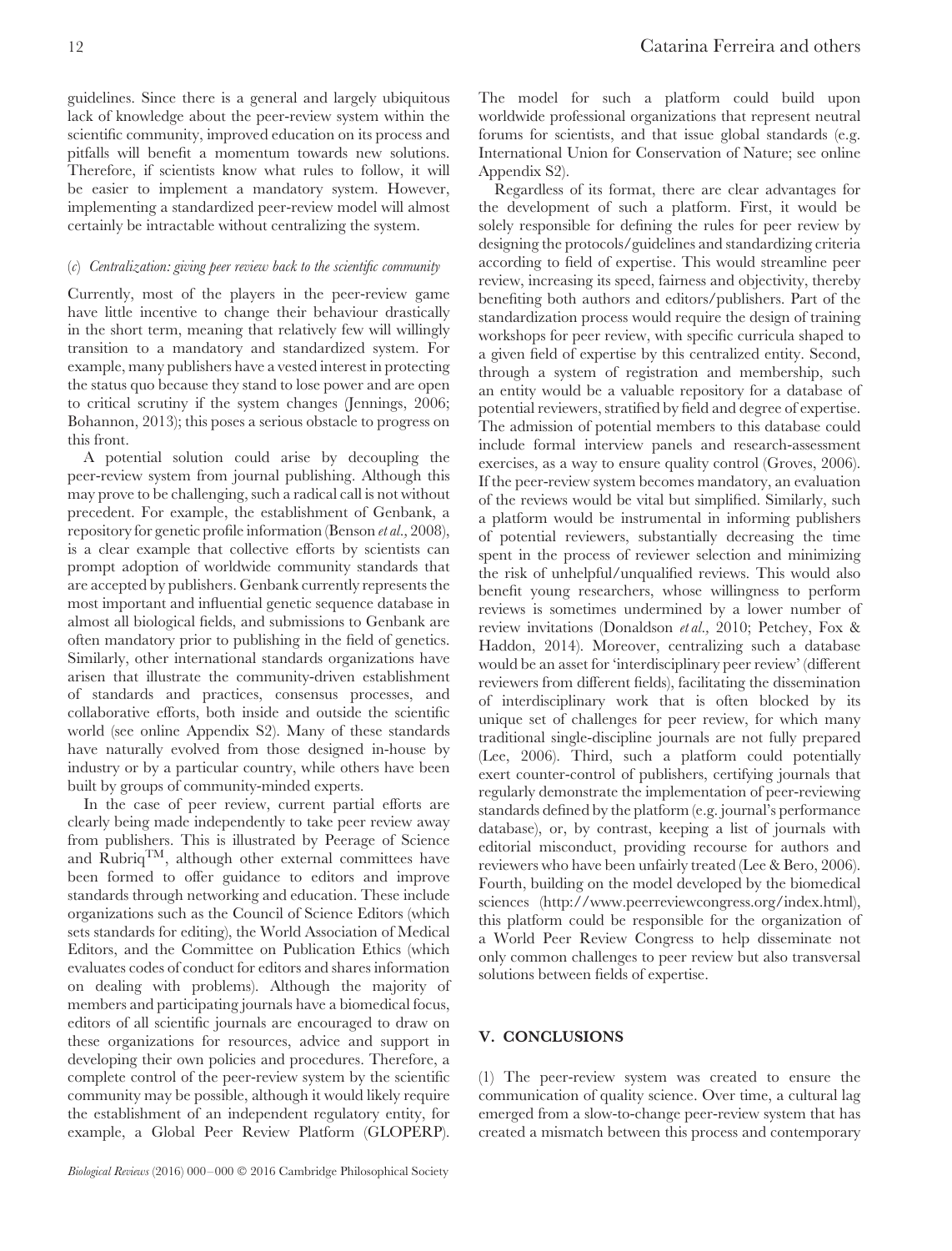needs. Currently, the system is characterized by several structural flaws (voluntary review, unstandardized review criteria, decentralized process) that have led to weakened efficiency, efficacy, and quality control. We suggest that the current peer-review system is trapped on what can be considered an adaptive peak in the 'peer-review landscape'. Scientists – not people or organizations with vested interests in maintaining the current system – should be deciding what qualifies as publishable science. As such, scientists need to choose conscientiously to adopt a new system, rather than wait for the environment to alter selection pressures sufficiently for the system to adapt to modern conditions on its own. Moreover, without large and/or multi-dimensional changes, any deviation from the current peer-review system is unlikely to have positive, long-lasting effects.

(2) We propose three main directional changes in the current peer review system that we expect will rapidly mitigate the structural flaws identified herein. These include: (*i*) making peer review mandatory and eventually coupling it with paid reviews; (*ii*) standardizing the review criteria and guidelines for review by field of expertise; and (*iii*) creating a Global Peer Review Platform, responsible for the centralization of the process (including the aforementioned standardization).

(3) To our knowledge, the means for optimizing the peer-review system has received no formal scientific study. Such investigations should examine not only how to optimize the peer-review system, but also how to transition effectively to an improved system (e.g. mandatory, standardized and the creation of GLOPERP). Specifically, evolutionary game theory provides an appropriate theoretical framework to discover future directions for the peer-review system to evolve. Important insights could arise by modelling scenarios of non-cooperative *versus* cooperative games and empirically testing predictions arising from these models. Some key challenges to defining these directions properly will include: (*i*) non-adaptive aspects influencing peer review (e.g. establishment of reputation); (*ii*) proper identification of the players in each game (e.g. authors/reviewers *versus* editors/publishers, or authors/reviewers *versus* publishers); and (*iii*) the deconstruction of the peer-review system into simple, representative scenarios that can be modelled within this framework (e.g. voluntary *versus* mandatory peer review, open access *versus* subscription journals).

## **VI. ACKNOWLEDGEMENTS**

All authors were supported by grants to D.L.M. from the Natural Sciences and Engineering Research Council (Canada) and the Canada Research Chairs program; C.F. was additionally funded by a Post-Doctoral grant (Ref. SFRH/BPD/88643/2012) from the Fundação para a Ciência e Tecnologia of the Ministério da Ciência, Tecnologia e Ensino Superior, Portuguese government, and by a Marie Curie Outgoing International Fellowship for

Career Development (PIOF-GA-2013-621571) within the 7th Framework Programme of the European Union.<sup>1</sup>

#### **VII. REFERENCES**

- AARSSEN, L. W. & LORTIE, C. J. (2009). Ending elitism in peer-review publication. *Ideas in Ecology and Evolution* **2**, 18–20.
- Adam, D. (2002). Citation analysis: the counting house. *Nature* **415**, 726–729.
- Akst, J. (2010). I hate your paper. *The Scientist Magazine* **24**, 36–41.
- Allesina, S. (2012). Modeling peer review: an agent-based approach. *Ideas in Ecology and Evolution* **5**(2), 27–35.
- ALPSP/EASE (2000). *Current Practice in Peer Review. Results of a Survey Conducted during Oct/Nov 2000*, Worthing: Association of Learned and Professional Society Publishers, http://www.alpsp.org/peeref.pdf.
- Arnqvist, G. (2013). Editorial rejects? Novelty, schnovelty!. *Trends in Ecology & Evolution* **28**(8), 448–449.
- BAXT, W. G., WAECKERLE, J. F., BERLIN, J. A. & CALLAHAM, M. L. (1998). Who reviews the reviewers? Feasibility of using a fictitious manuscript to evaluate peer reviewer performance. *Annals of Emergency Medicine* **32**(3), 310–317.
- Benos, D. J., Bashari, E., Chaves, J. M., Gaggar, A., Kapoor, N., Lafrance, M., Mans, R., Mayhew, D., McGowan, S., Polter, A., Qadri, Y., Sarfare, S., Schultz, K., Splittgerber, R., Stephenson, J., Tower, C., Walton, R. G. & ZOTOV, A. (2007). The ups and downs of peer review. *Advances in Physiology Education* **31**(2), 145–152.
- BENSON, D. A., KARSCH-MIZRACHI, I., LIPMAN, D. J., OSTELL, J. & WHEELER, D. L. (2008). GenBank. *Nucleic Acids Research* **36**, D25–D30.
- Biagioli, M. (2002). From book censorship to academic peer review. *Emergences* **12**(1), 11–44.
- Birukou, A., Wakeling, J. R., Bartolini, C., Casati, F., Marchese, M., Mirylenka, K. & Wassef, A. (2011). Alternatives to peer review: novel approaches for research evaluation. *Frontiers in Computational Neuroscience* **5**, 1–11.
- BOHANNON, J. (2013). Who's afraid of peer review? *Science* 342, 60-65.
- BOND, A.L. & GREEN, J.R. (2014). Journal title abbreviations should be eliminated in the digital age. *PeerJ PrePrints* 2:e445v1 (https://dx.doi.org/10.7287/ peerj.preprints.445v1).
- Buchanan, M. (2010). Come the revolution. *Nature Physics* **6**, 2.
- Burnham, J. C. (1990). The evolution of editorial peer review. *The Journal of the American Medical Association* **263**(10), 1323–1329.
- Butler, D. (2013). The dark side of publishing. *Nature* **495**(7442), 433–435.
- Campanario, J. (1997). The journal scout. *The Scientist* **11**, 9.
- Castillo, M. (2012). Peer review: past, present, and future. *American Journal of Neuroradiology* **33**, 1833–1835.
- Cyranoski, D., Gilbert, N., Ledford, H., Nayar, A. & Yahia, M. (2011). Education: the PhD factory. *Nature* **472**, 276–279.
- Desjardins-Proulx, P., White, E. P., Adamson, J. J., Ram, K., Poisot, T. & Gravel, D. (2013). The case for open preprints in biology. *PLoS Biology* **11**, e1001563.
- Donaldson, M. R., Hasler, C. T., Hanson, K. C., Clark, T. D., Hinch, S. G. & Cooke, S. J. (2010). Injecting youth into peer-review to increase its sustainability: a case study of ecology journals. *Ideas in Ecology and Evolution* **3**, 1–7.
- Ellington, E.H., Bastille-Rousseau, G., Austin, C., Landolt, K.N., Pond, B.A., REES, E.E., ROBAR, N. & MURRAY, D.L. (2014). Using multiple imputation to estimate missing data in meta-regression. *Methods in Ecology and Evolution* **6**(2), 153–163.
- FANELLI, D. (2009). How many scientists fabricate and falsify research? A systematic review and meta-analysis of survey data. *PLoS One* **4**(5), e5738.
- Ferguson, C., Marcus, A. & Oransky, I. (2014). The peer review scam. *Nature* **515**, 480–482.
- Feurer, I. D., Becker, G. J., Picus, D., Ramirez, E., Darcy, M. D. & Hicks, M. E. (1994). Evaluating peer reviews: pilot testing of a grading instrument. *The Journal of the American Medical Association* **272**(2), 98–100.
- FOX, J. & PETCHEY, O. (2010). Pubcreds: fixing the peer review process by "privatizing' the reviewer commons. *Bulletin of the Ecological Society of America* **91**, 325–333.
- GARFIELD, E. (1999). Journal impact factor: a brief review. *Canadian Medical Association Journal* **161**(8), 979–980.
- Gascoigne, R. (1992). The historical demography of the scientific community, 1450–1900. *Social Studies of Science* **22**(3), 545–573.

1Correction added on 17 February 2016, after first online publication: Additional information in the acknowledgement section has been added on this version to appropriately acknowledge additional source of funding.